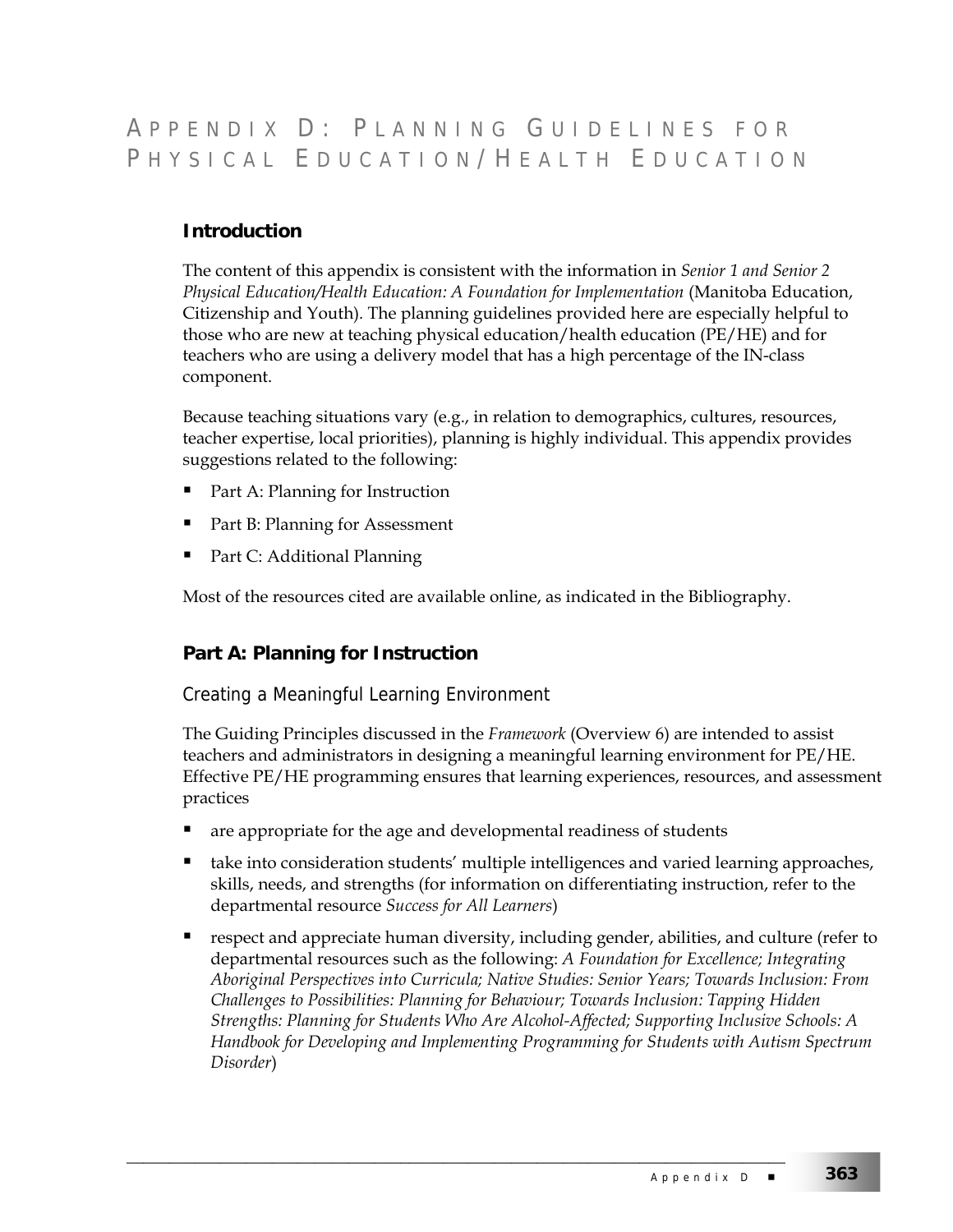- include active and interactive learning opportunities that foster responsibility, inclusion, community, and citizenship, and that support the development of physical and socialemotional well-being
- help students understand healthy lifestyle practices and their contribution to the components of sustainable development: the environment, economy, and health and well-being (refer to *Education for a Sustainable Future*)
- support curricular connections and integration (refer to *Curricular Connections*)
- incorporate the foundation skill areas: literacy and communication, problem solving, human relations, and technology (refer to *A Foundation for Excellence* and *Technology As a Foundation Skill Area*)
- encourage partnerships with the home and community

# Implementation Guidelines for the General Learning Outcomes

The following guidelines for each general learning outcome (GLO) provide additional suggestions for creating a meaningful learning environment within a PE and/or an HE setting.

#### **Guidelines for GLO 1—Movement**



*The student will demonstrate competency in selected movement skills, and knowledge of movement development and physical activities with respect to different types of learning experiences, environments, and cultures.* 

#### *Implementation Guidelines*

The following guidelines represent best practices when addressing learning activities related to GLO 1—Movement:

- Establish rules, routines, and student expectations for physical education related to safety (physical and emotional), inclusion, and time effectiveness, and communicate with students and parents/guardians.
- Establish appropriate guidelines with respect to clothing to be worn in physical education (e.g., consider ease of movement, safety, non-marking soles on running shoes).
- Establish "start" and "stop" signals to ensure safety and class control (e.g., hand signal, sound signal, hand clap, or cue words such as go, freeze, stop, time out).
- Refrain from using exercise as punishment.
- **Emphasize positive behaviours in relationships between and among students (e.g., do** not tolerate put-downs, teasing, exclusion).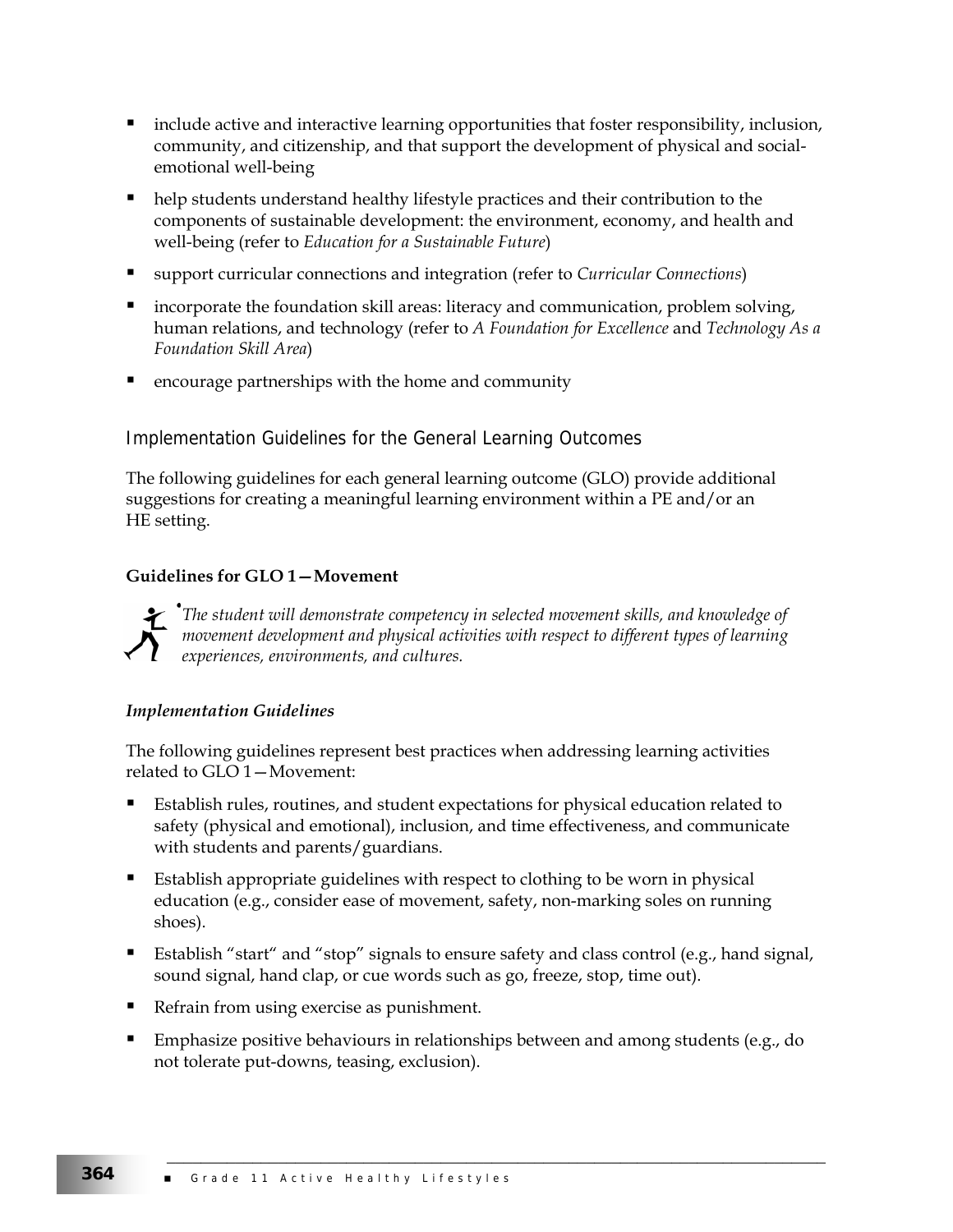- Choose activities that promote maximum participation (e.g., do not use elimination-type games unless another choice of activity is provided and there is a way for the student to return to the original activity in a short time; reduce long lineups or large relay teams).
- Choose developmentally appropriate and age-appropriate learning activities, taking into consideration the type and size of equipment and mechanical principles of movement. For example, soft and light objects (e.g., sponge balls, beach balls) are easy to manipulate, as well as safer than hard, heavy objects.
- Maximize student–equipment ratio.
- Establish safe and efficient methods for distributing, holding, and gathering equipment.
- Use equitable strategies for group organization (e.g., grouping by shirt colour, numbering off, eye colour, birthday months).
- Establish rules for "entry activities," depending on the setting, activity, and supervision, so that students can be active at the onset of the class, and establish rules for "exit routines" to ensure orderly dismissal and safe conduct in change rooms, where applicable.
- Make adjustments when teaching outdoors, considering safety factors related to the sun, wind, wet/icy surfaces, and noise. Position students so that the sun is not in their eyes and wind or other distractions are behind them.

# **Guidelines for GLO 2—Fitness Management**



*The student will demonstrate the ability to develop and follow a personal fitness plan for lifelong physical activity and well-being.* 

# *Implementation Guidelines*

Consider the following guidelines when addressing learning activities related to GLO 2—Fitness Management:

- Ensure that students are highly active for as many learning outcomes as possible. Choose activities that promote maximum participation for all students.
- Make assessment an ongoing process to help students understand, improve, and maintain personal physical fitness.

- **Establish personal goals and monitor individual progress rather than comparing results** to others, as in norm-referenced testing.
- Encourage students to understand how the body responds to exercise and how this can aid in disease prevention.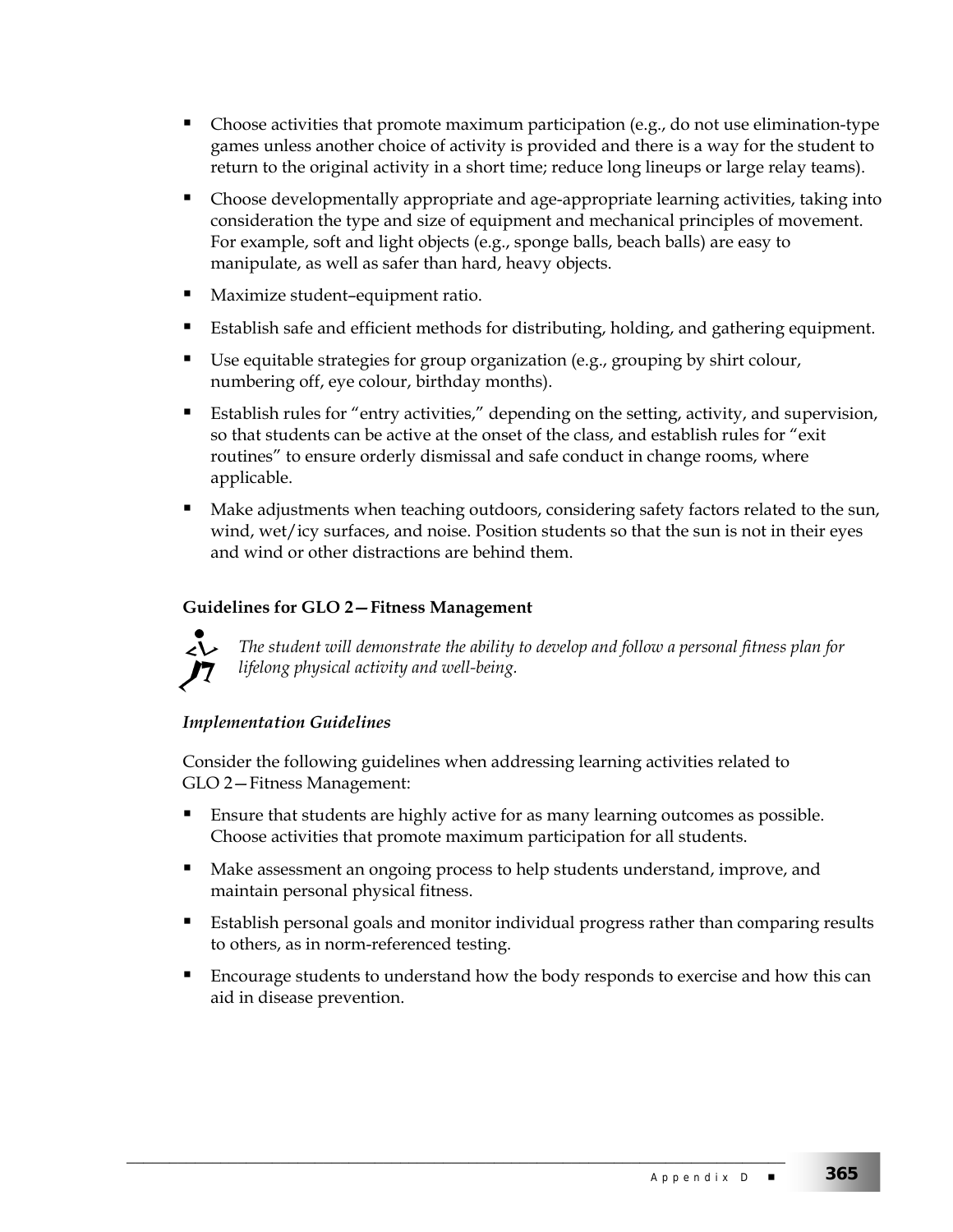- Encourage students to take responsibility for their own personal fitness by providing them with opportunities to set realistic goals and by continually monitoring their progress. Physical fitness test results should be used as a tool to monitor individual progress (and not used for grading purposes).
- Involve parents/guardians/families and communities in promoting active healthy lifestyles for students by using authentic assessment strategies such as portfolio takehome tasks, activity logs, and personal fitness programs.
- Ensure that students receive proper instruction and supervision when using heart-rate monitors, to avoid confusion or frustration.
- Choose a variety of appropriate tests or tasks to measure health-related fitness components (e.g., running for a specific distance, for a specific length of time, or at a certain pace for determining cardiorespiratory endurance). When administering fitnessassessment tasks, the following strategies are appropriate:
	- Focus on individual progress rather than on individual performance.
	- Involve students in setting challenging and realistic goals.
	- Give supportive feedback about progress towards reaching goals.
	- Create a humanistic environment, keeping testing as private and confidential as possible (e.g., avoid announcing or posting fitness scores, provide choice and alternatives for each of the fitness components where necessary, respecting individual differences).
	- Ensure that students are well prepared and informed prior to the assessment.
	- Communicate fitness results or scores as information separate from the report-card mark.
	- Provide students with strategies to improve and maintain fitness.

For more information, refer to *Guidelines for Fitness Assessment in Manitoba Schools* (Manitoba Education, Citizenship and Youth).

#### **Guidelines for GLO 3—Safety**



*The student will demonstrate safe and responsible behaviours to manage risks and prevent injuries in physical activity participation and in daily living.* 

\_\_\_\_\_\_\_\_\_\_\_\_\_\_\_\_\_\_\_\_\_\_\_\_\_\_\_\_\_\_\_\_\_\_\_\_\_\_\_\_\_\_\_\_\_\_\_\_\_\_\_\_\_\_\_\_\_\_\_\_\_\_\_\_\_\_\_\_\_\_\_\_\_\_\_\_\_

#### *Implementation Guidelines*

The following guidelines represent best practices when implementing learning activities related to safety.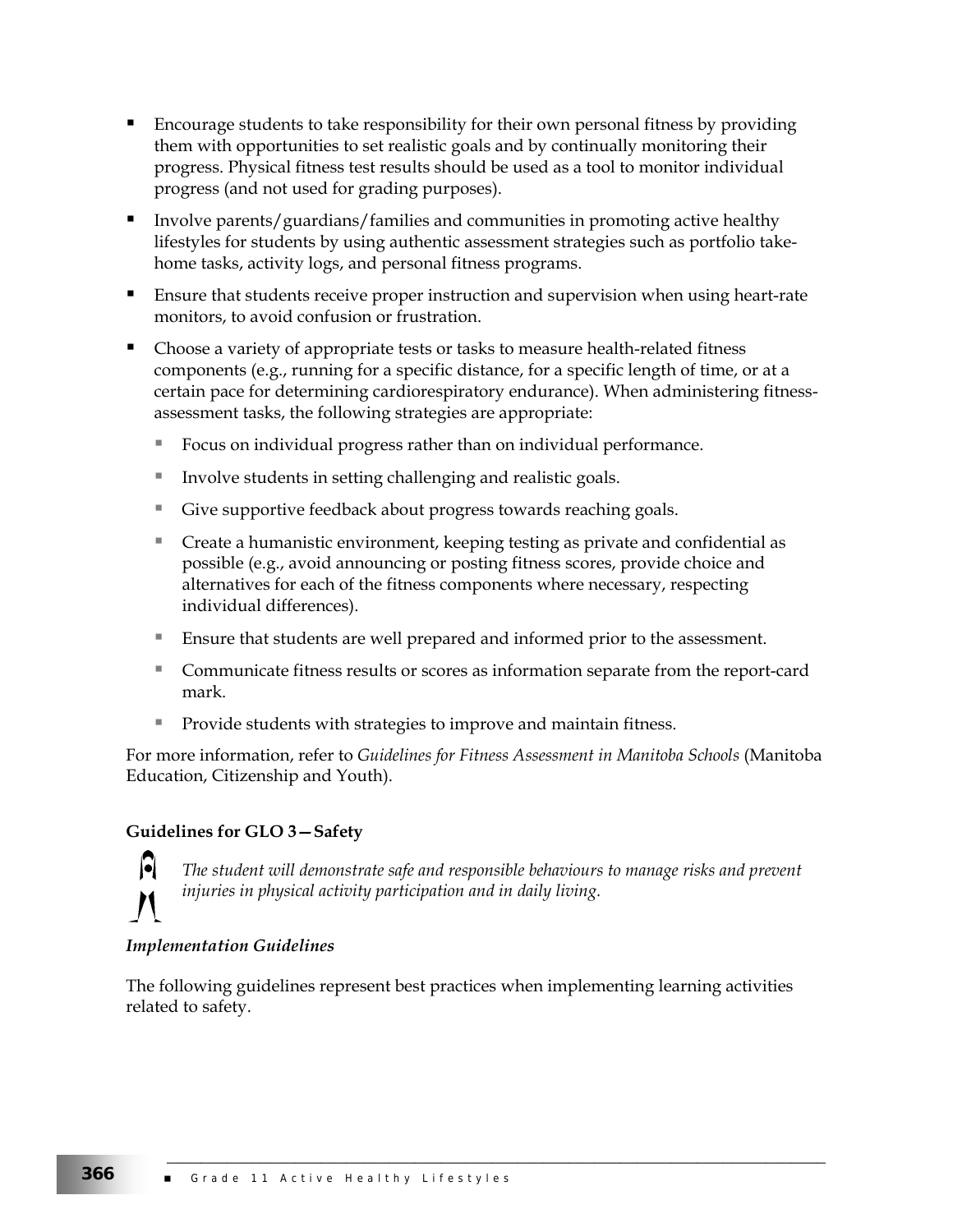# *Strand A: Physical Activity Risk Management*

- Use the criteria established by the Supreme Court of Canada to determine the necessary and appropriate standard of care within the context of physical education. (See discussion of Safety and Liability in the *Framework* Overview section of this document. For criteria related to school-based activities and non-school-based activities, refer to *OUT-of-Class Safety Handbook,* Manitoba Education, Citizenship and Youth.)
- For information related to school-based activities pertaining to supervision, teaching progressions, facilities/environment, equipment, and risk management, refer to *Safety Guidelines for Physical Activity in Manitoba Schools* (MPETA, et al.) and to *YouthSafe Manitoba: School Field Trip Resource* (Hanna, Quest Research and Consulting Inc., and YouthSafe Outdoors).
- For information related to non-school-based activities pertaining to supervision, teaching progressions, facilities/environment, equipment, and risk management, refer to *OUT-of-Class Safety Handbook* (Manitoba Education, Citizenship and Youth).
- Establish safety routines early in the year and reinforce them throughout the year (e.g., entering/exiting from the gymnasium, using change rooms, getting/holding/putting away equipment, storing valuables such as jewellery, taking washroom and water breaks).
- Establish safe playing rules related to indoor and outdoor facilities (e.g., remove any objects or furniture with sharp edges in the gymnasium that a student could run into, ensure adequate spacing between groups) and equipment (e.g., do not retrieve equipment that is not in a safe area, such as off the school grounds or in another student's playing space, especially in activities using racquets or other striking implements).
- Establish safety rules for distributing equipment and organizing circuits/station activities (e.g., stagger starting points, have students move through the circuit in an orderly fashion, provide enough stations to keep everyone active, have students put back equipment after use).
- Keep informed of current safety and student medical information (e.g., contraindicated exercises, equipment and its use, allergies).
- Analyze the inherent level of risk related to each physical activity, based on factors such as skill level, previous experience, teacher expertise, weather conditions, available facilities, and available equipment.
- When supervising, establish a position (e.g., keep the back to the wall) that keeps students in the line of vision as much as possible.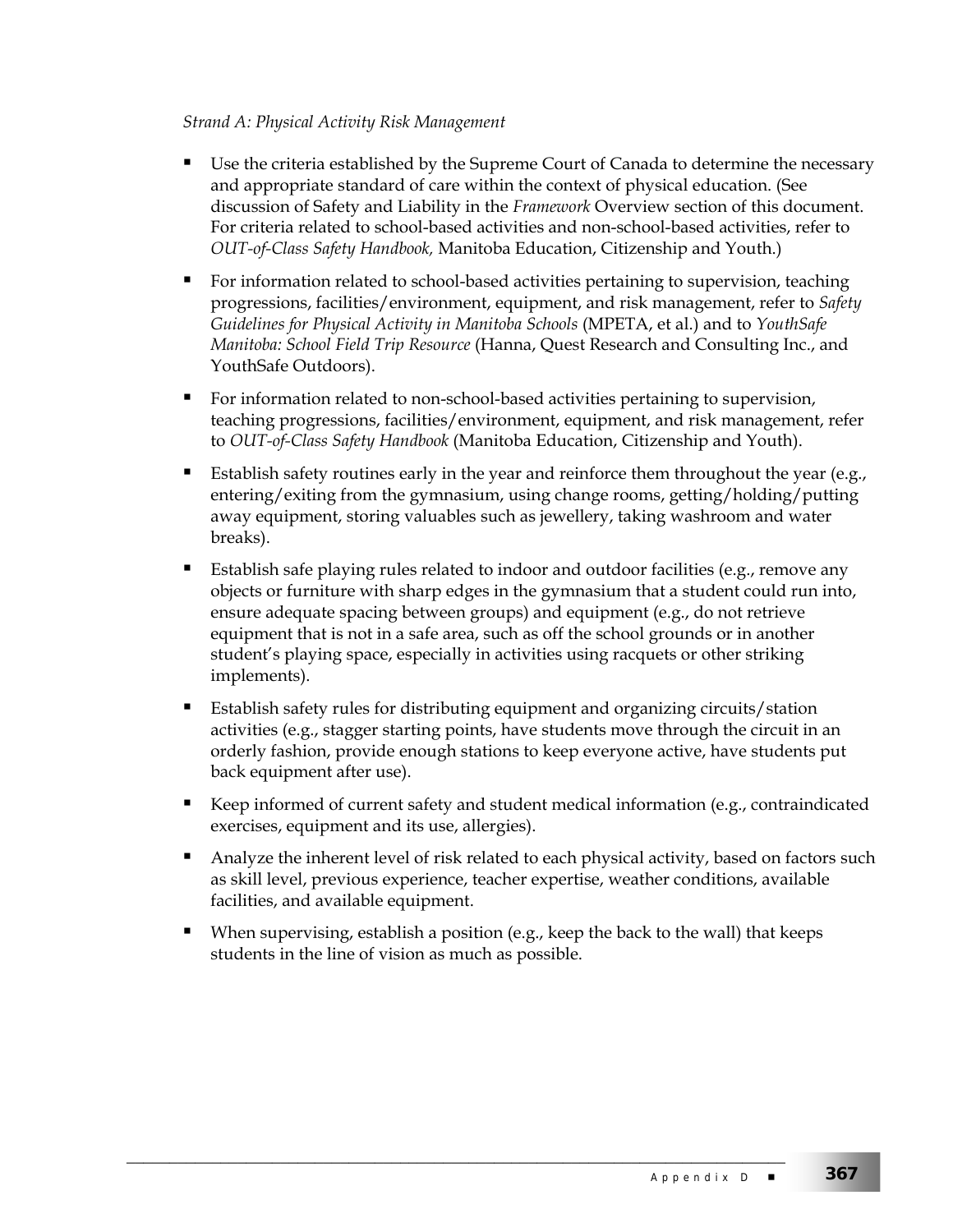#### *Strand B: Safety of Self and Others*

- Establish a safety code of conduct for the class and/or school to reinforce safe behaviours (e.g., walk in the hallways, demonstrate fair play in lunch-hour/intramural activities, get/stay away from bullying situations).
- Follow current school/division guidelines regarding factors such as depth and breadth of content, parental communication, and learning resources for implementing the student learning outcomes related to personal safety.
- **Provide parents with information regarding learning activities related to safety** education, where possible.
- Reinforce safety rules for protection at home (e.g., keep exterior doors locked) and for protection away from home (e.g., make sure someone always knows where you are).
- Reinforce rules for protection from sexual exploitation (e.g., what to do when encountering a sex-related Internet site).

#### **Guidelines for GLO 4—Personal and Social Management**



*The student will demonstrate the ability to develop self-understanding, to make healthenhancing decisions, to work cooperatively and fairly with others, and to build positive relationships with others.* 

#### *Implementation Guidelines*

The following guidelines represent best practices when implementing learning, teaching, and assessment strategies related to GLO 4—Personal and Social Management:

- Choose a decision-making/problem-solving process and encourage students to use and practise the steps in daily situations.
- $\blacksquare$  Make curricular connections with other subject areas (e.g., English language arts, social studies) where applicable.
- **Change groups, squads, teams, and partner combinations regularly to promote inclusion** and interpersonal skill development.
- **Choose appropriate games and activities that promote sharing, cooperation, team** building, and competing graciously.
- De-emphasize winning and losing in games and promote fair play.
- Be sensitive to family configurations, accidents or deaths involving family members, and home environments when addressing topics such as loss and grief, body image, body weight, and self-esteem.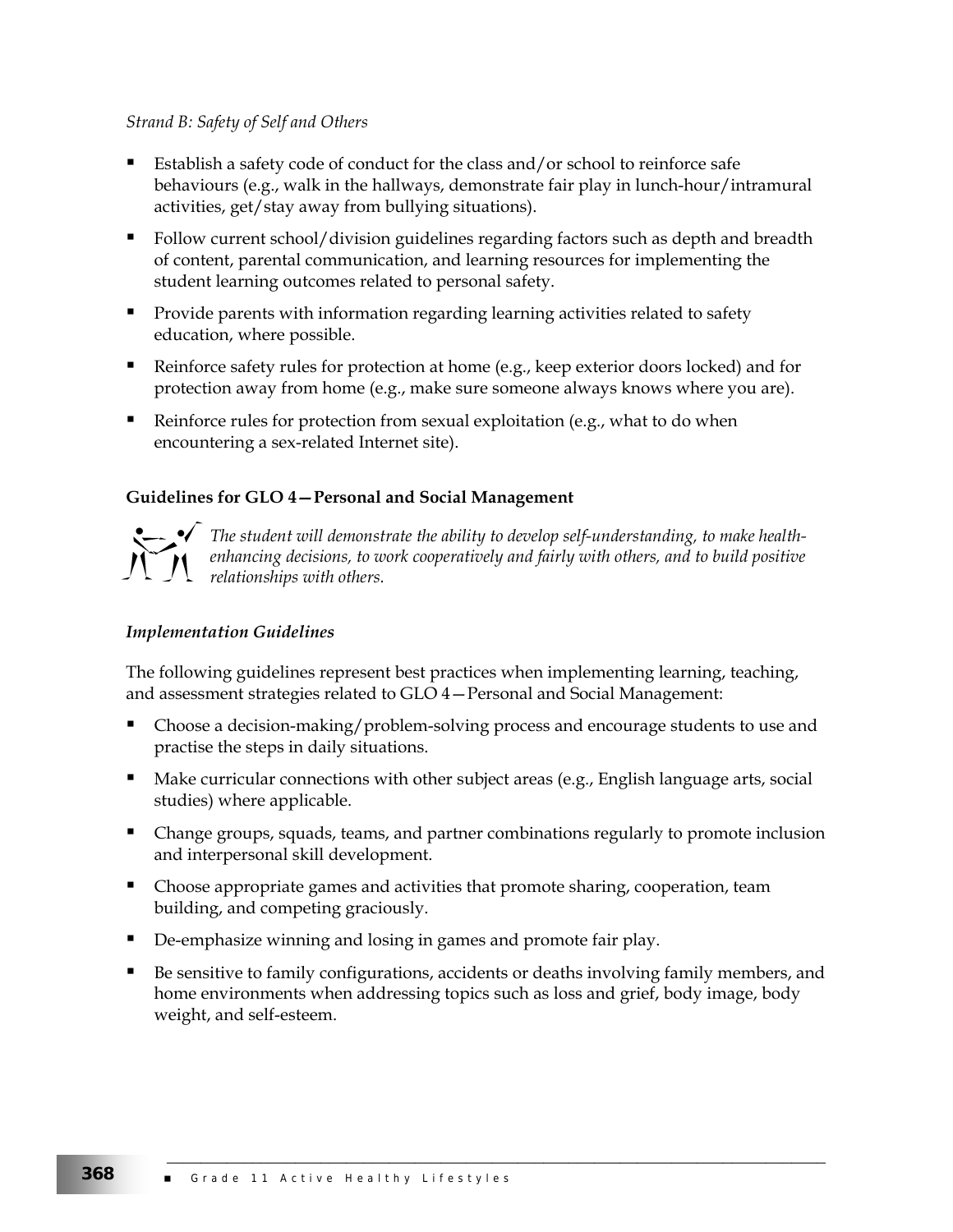# **Guidelines for GLO 5—Healthy Lifestyle Practices**



*The student will demonstrate the ability to make informed decisions for healthy living related to personal health practices, active living, healthy nutritional practices, substance use and abuse, and human sexuality.* 

#### *Implementation Guidelines*

The following guidelines represent best practices when addressing learning activities related to GLO 5—Healthy Lifestyle Practices:

- Use *Eating Well with Canada's Food Guide* (Health Canada); however, this is not intended to suggest that it is the only guide that may be used, or to undermine nutrition guides or approaches used in other cultures or in specialized diets.
- Check with administrator on local policy for delivering potentially sensitive content related to personal safety/sexual exploitation, substance use and abuse prevention, and human sexuality, and provide a parental option prior to implementation where necessary.
- Be sensitive to family configurations, gender identification issues, religious and moral beliefs, illnesses or deaths of family members/friends, and family living conditions.
- Provide parents with information regarding the learning activities where applicable.
- Be sensitive to body size, weight, restricted or specialized diets, and availability of or access to healthy foods when addressing healthy eating and body image.
- Follow current school/division guidelines regarding factors such as depth and breadth of content, parental communication, and learning resources for addressing the student learning outcomes related to personal safety, substance use and abuse prevention, and human sexuality.
- Present sexual health information in positive, accurate, and developmentally appropriate ways (e.g., make curricular connections with courses such as Grade 11 Biology, Grade 11 Current Topics in the Sciences, Family Studies).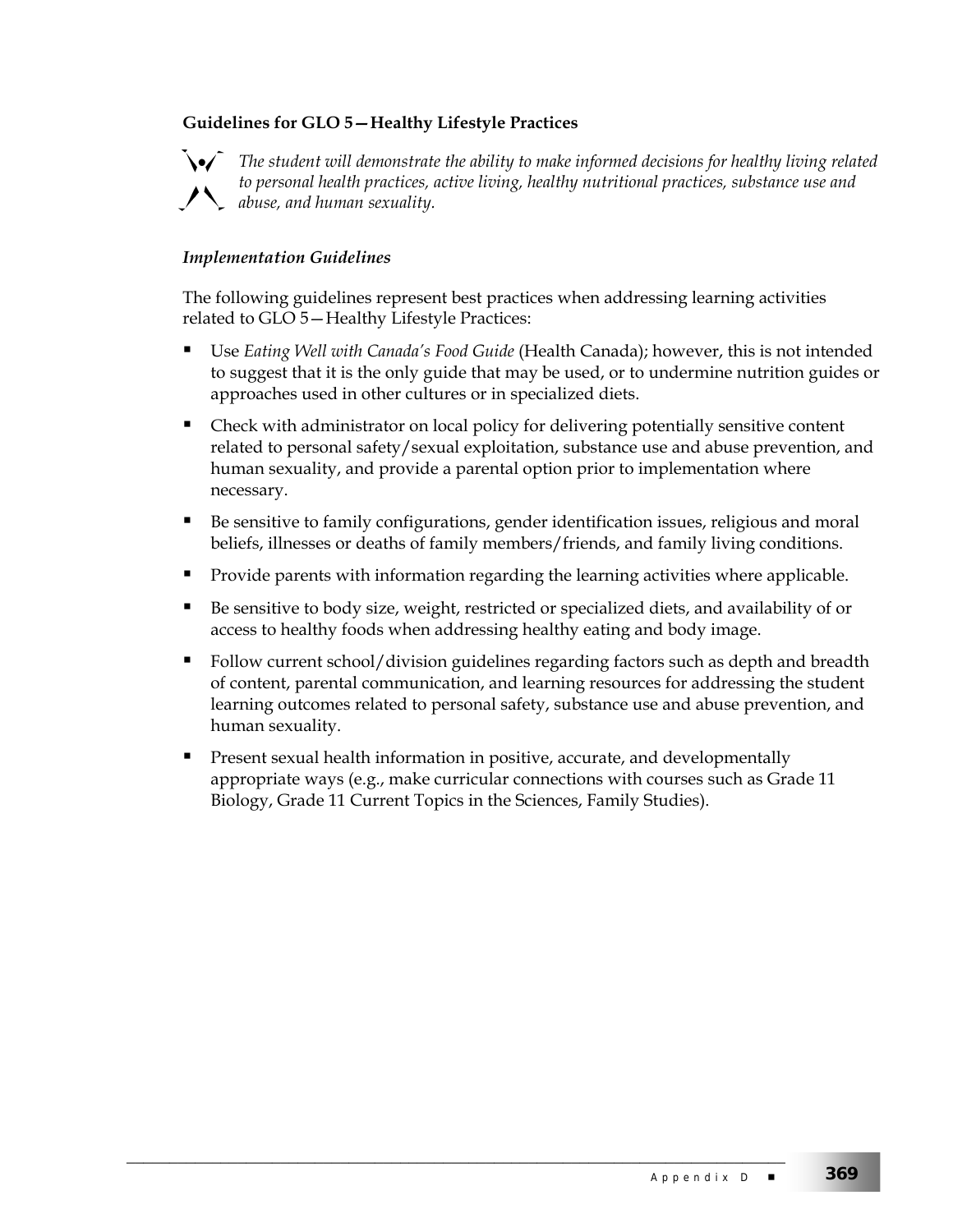# Planning for Students with Exceptional Learning Needs

Manitoba Education, Citizenship and Youth is committed to fostering inclusion for all people. Inclusion is a way of thinking and acting that allows every individual to feel accepted, valued, and safe. An inclusive community consciously evolves to meet the changing needs of its members. Through recognition and support, an inclusive community provides meaningful involvement and equal access to the benefits of citizenship.

PE/HE programming can contribute to the development of responsibility, citizenship, community, and personal fitness through physical activity participation. All students, including those with exceptional learning needs, have opportunities to develop the knowledge, skills, and attitudes required for physically active and healthy lifestyles.

Inclusive PE/HE recognizes the inherent value of each student, the right to take risks and to make mistakes, the need for independence and self-determination, and the right of choice. Inclusive PE/HE programming

- includes all students
- uses the provincial PE/HE curriculum as a base
- respects the learning needs and interests of individual students
- keeps students moving as much as possible, as sitting can result in behaviour problems
- involves planning and collaboration with others
- provides a range of learning and assessment experiences and supports
- requires planning for the availability of equipment needed for various activities and students
- **Considers the continuum of instructional supports for students with an individual** education plan (IEP)
- personalizes learning activities as necessary
- sets realistic, yet challenging expectations
- makes rules simple and consequences immediate
- provides assistance only to the degree required
- respects and fosters a degree of risk and availability of choices, keeping in mind that students are often unwilling to take risks

For blank planning tools, refer to Appendix G: Common Planning Tools and Forms.

For additional information on planning for inclusion, refer to Appendix C: Programming for Students with Special Needs in *Senior 1 and Senior 2 Physical Education/Health Education: A Foundation for Implementation* (Manitoba Education, Citizenship and Youth).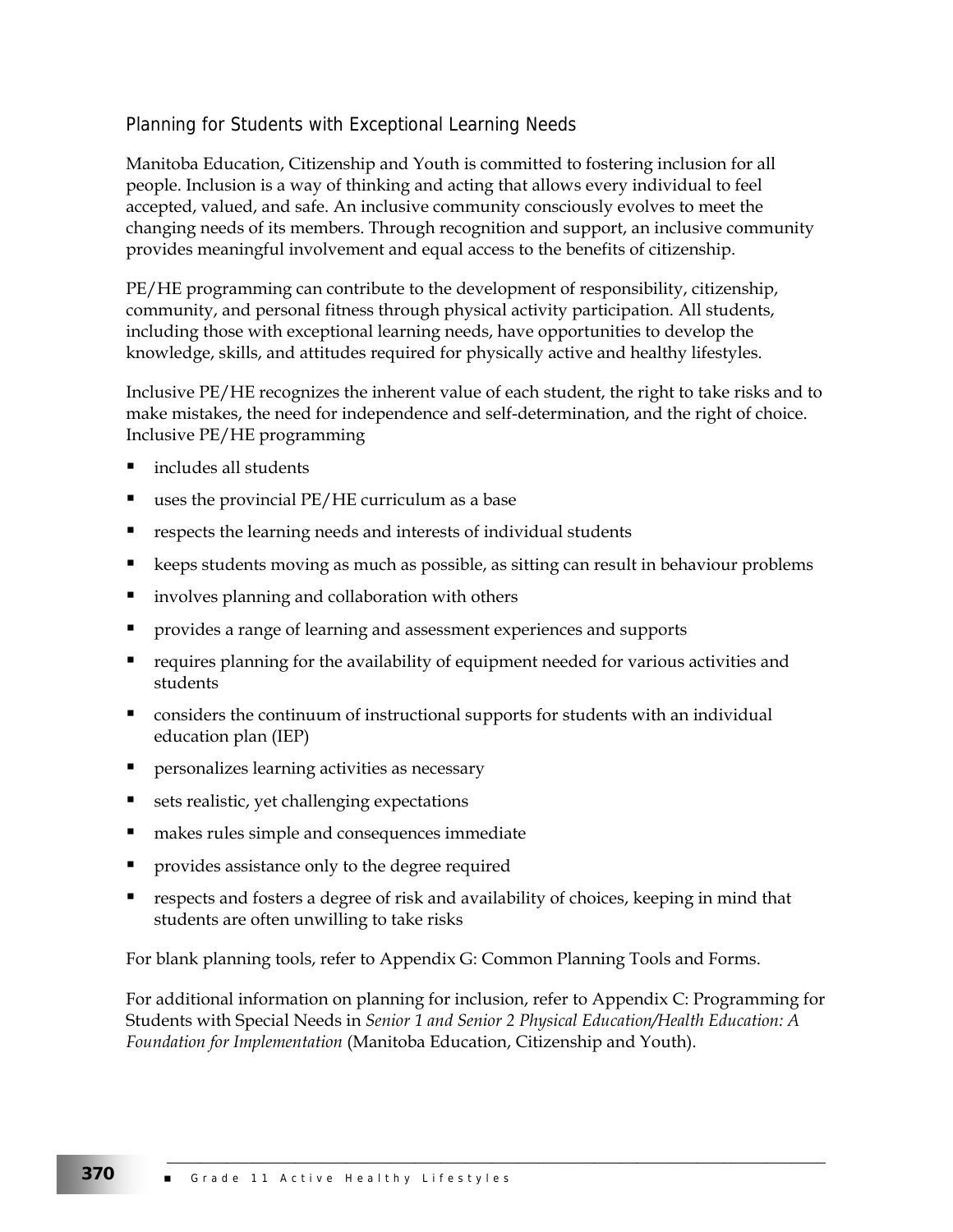# Fostering a Safe and Supportive Learning Environment for Potentially Sensitive Content

In teaching potentially sensitive content, it is essential to foster a safe and supportive learning environment that is inclusive, challenging, caring, engaging, and interactive, enabling students to feel comfortable sharing ideas and opinions and participating in activities and discussions if they choose to do so. Establishing ground rules or classroom guidelines helps provide a safe and supportive environment and helps prevent uncomfortable or embarrassing situations for the teacher and/or students.

To make informed choices, students need current and accurate information and a wide range of learning resources. Not only do students need to access the information, but they also need to learn how to interpret and make responsible decisions about the appropriateness of this information. By learning how to evaluate multiple perspectives, form their own opinions, and clarify their individual values, students develop life skills that facilitate independence and respect for self and others.

Due to the sensitive content discussed in class, it is possible that students may disclose personal information. It is suggested that teachers acknowledge what a student says and then speak to the student individually in a confidential setting. Common indicators of abuse and neglect are outlined in *Senior 1 and Senior 2 Physical Education/Health Education: A Foundation for Implementation* (Overview–24). Teachers should be aware of their local policy regarding child abuse and protection.

# *Suggested Guidelines*

Based on *Human Sexuality: A Resource for Senior 1 and Senior 2 Physical Education/Health Education* (Manitoba Education, Citizenship and Youth 5), suggested guidelines for fostering a safe and supportive learning environment include the following:

- Provide a physical space that helps students feel comfortable and safe, and arrange seating to facilitate discussion.
- Organize classes for girls and boys separately or together. It is important, however, that girls and boys receive information about both genders.
- Ensure that resource information and help are made available or easily accessible to students, taking into account the need for confidentiality and/or anonymity.
- Help avoid difficult situations by having the class develop and post ground rules and reviewing them before each lesson begins (see Suggested Ground Rules).

\_\_\_\_\_\_\_\_\_\_\_\_\_\_\_\_\_\_\_\_\_\_\_\_\_\_\_\_\_\_\_\_\_\_\_\_\_\_\_\_\_\_\_\_\_\_\_\_\_\_\_\_\_\_\_\_\_\_\_\_\_\_\_\_\_\_\_\_\_\_\_\_\_\_\_\_\_

# SUGGESTED GROUND RULES

- **Everyone has the right to "pass" on** activities/questions that feel uncomfortable.
- It is all right to feel embarrassed or not to know answers to everything.
- Everyone's opinion is to be respected.
- All questions will be addressed appropriately.
- Be discreet about class discussions (i.e., no gossiping).
- Using personal names or asking personal questions is not permitted.
- **Speak for yourself. Use "I messages" to** state opinions or feelings.
- Respect others' differences.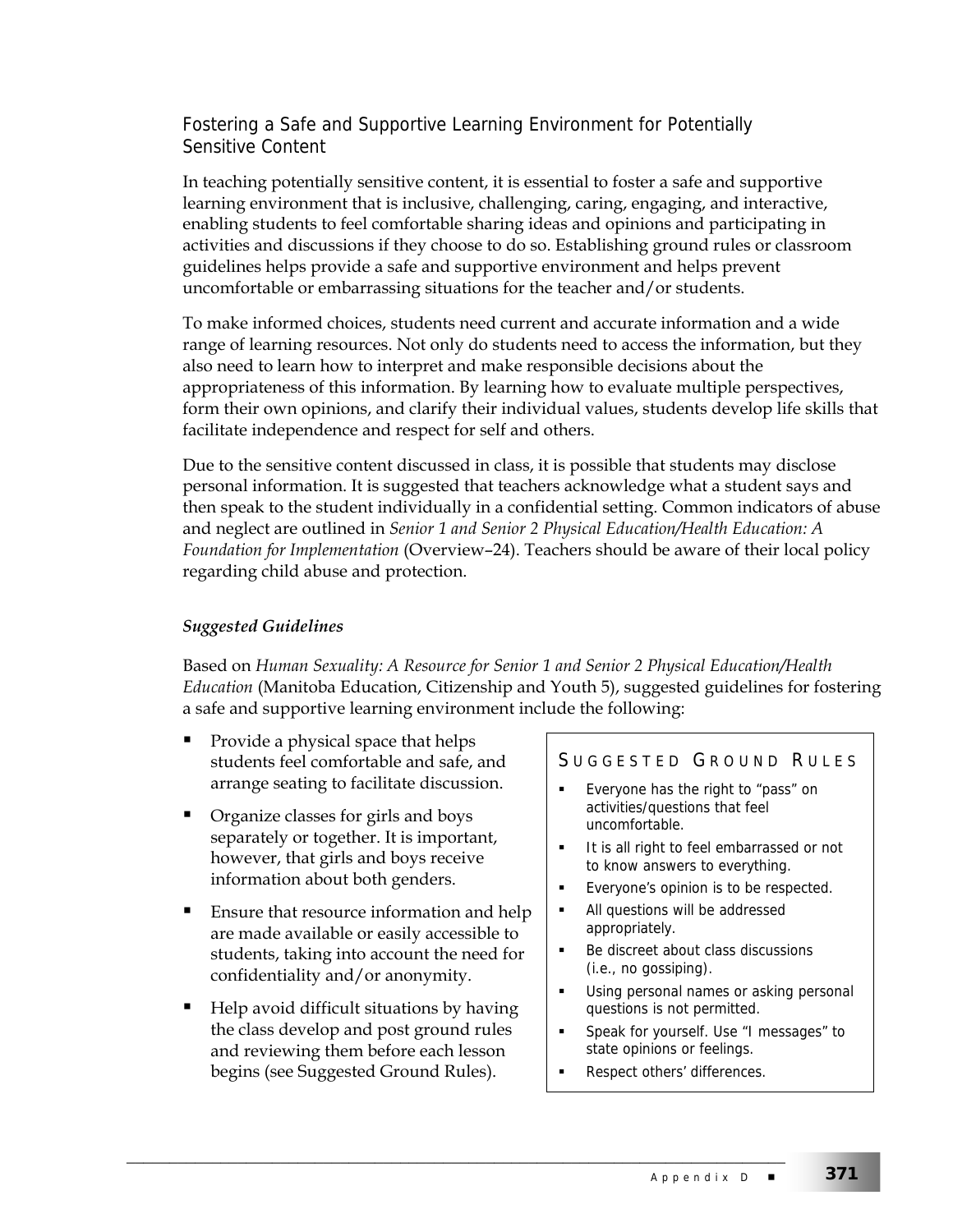- Respect confidentiality, except where it is required by law to disclose information (e.g., child abuse, protection issues, sexual abuse, dangerous situations).
- Be prepared for varied responses from adolescent students in reaction to sexual material (e.g., interest level, sarcasm, uncontrollable giggling, embarrassment, shyness, bragging, making fun of others).
- Be aware of the attitudes and behaviours characteristic of adolescent students (e.g., interest in erotica, sexual innuendo, flirting, sexually explicit conversations, sexual jokes, affectionate and intimate interaction).
- Consult with parents, counsellors, and/or other professionals on staff if students display "warning behaviours" (e.g., sexual preoccupation/anxiety, interest in pornography, sexual aggression/obscenities, sexual graffiti, embarrassment of others with sexual gestures/references, violation of others' body space, single occurrence of peeping or exposing with peers).
- Show an understanding for students who come from varied backgrounds (cultural, religious, moral) and sexual experiences (e.g., dealing with sexually transmitted infections [STIs], victims or offenders of sexual acts, teenage parents).

# *Teaching Tips*

Consider the following teaching tips when addressing sexual health topics in the classroom.

- Check with administration for school and division policy and procedures prior to implementation.
- Seek out school/division-supported teacher training and/or mentor, as required.
- Arrange to team teach (male and female team, if possible) to enhance personal and student comfort.
- Invite qualified members in the community (e.g., public health nurse, doctor, community health leader, religious leader) to support instruction (with administrative approval).
- Discuss with students the importance of learning about sexual reproductive health.
- Admit to feeling awkward about teaching sexual health topics, if applicable, to increase personal and student comfort.
- Be willing to look for information to address topics or questions that students raise.
- Know where and when to send students for help.
- When introducing a topic or lesson, determine what students know and want to know.
- Establish ground rules in the first lesson and reinforce them regularly to ensure a safe and respectful class atmosphere.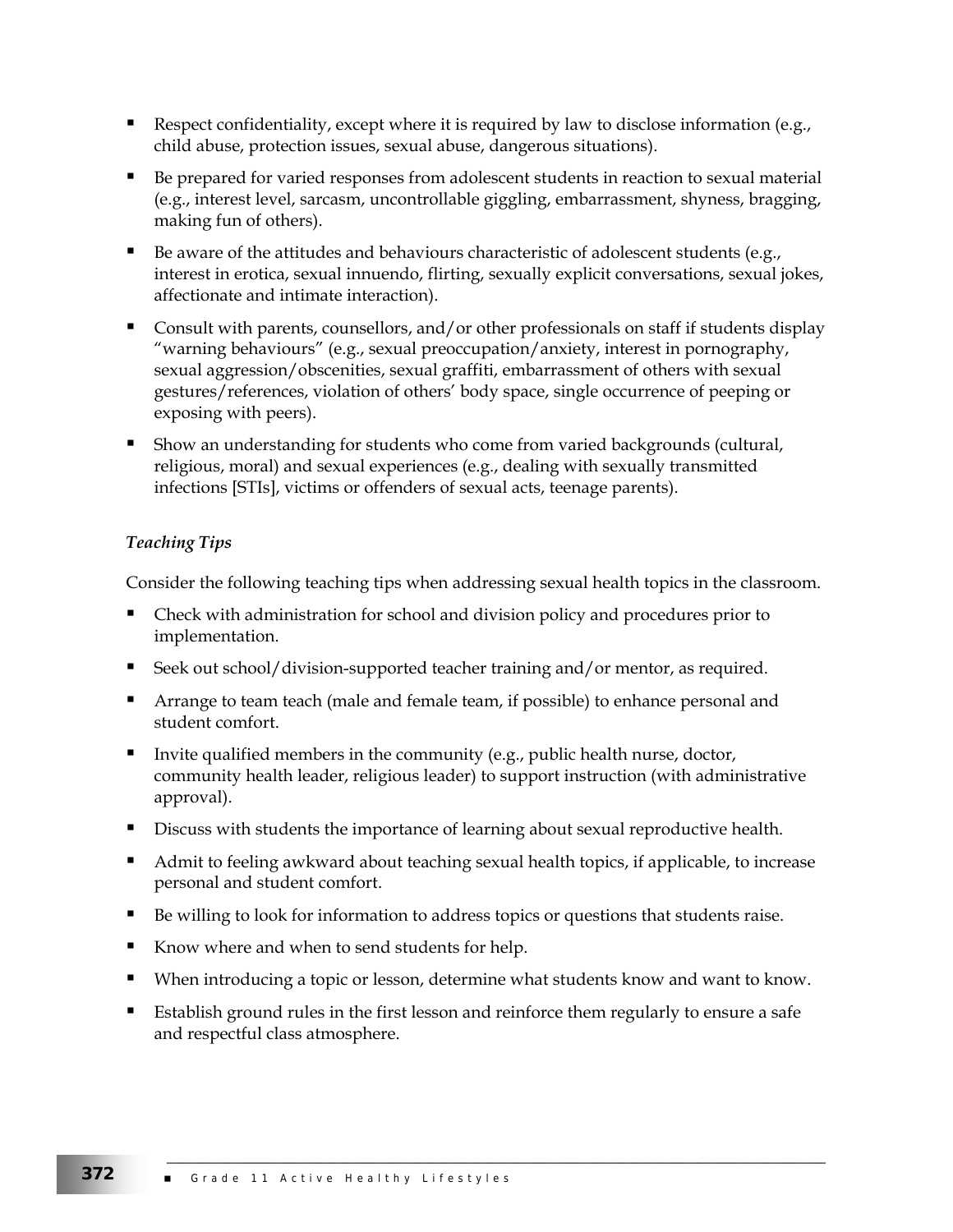- Reinforce in lessons the universal values, including honesty and respect for the rights and feelings of others.
- Do not allow students to make fun of or to put down each other's opinions.
- Present information in an unbiased, non-judgmental way, and focus on helping students develop the knowledge, skills, and attitudes that will empower them to make healthenhancing decisions.
- Talk about topics and answer questions using factual statements rather than value statements.

*Examples of Value Statements:*

- Too many young people are having sex.
- It's wrong for people to be gay or lesbian.

*Examples of Factual Statements:*

- Some young people are having sex.
- Some people are gay or lesbian.
- Remind students that value-based questions are personal and influenced by our families, friends, school, the media, culture, and religion, and encourage students to discuss these types of questions with their parents.
- Encourage students to support their points of view, based on their values and beliefs. Remind students, however, that behaviours must be consistent with the laws of the land.
- Refer to Canadian laws if debates on controversial or emotional topics occur. In debates about human rights, remind students that it is illegal to discriminate on the basis of gender, culture, religion, sexual orientation, and so on.
- Use exact terms and definitions (not slang) when talking about sexual health topics.
- Use gender-neutral language such as "partner" instead of "boyfriend" or "girlfriend."
- Use "icebreakers" and humour to help students feel more comfortable.

\_\_\_\_\_\_\_\_\_\_\_\_\_\_\_\_\_\_\_\_\_\_\_\_\_\_\_\_\_\_\_\_\_\_\_\_\_\_\_\_\_\_\_\_\_\_\_\_\_\_\_\_\_\_\_\_\_\_\_\_\_\_\_\_\_\_\_\_\_\_\_\_\_\_\_\_\_

- Be sensitive to non-verbal communication.
- Play "devil's advocate," if necessary, to ensure the expression of a range of views.
- Use age-appropriate case scenarios rather than personal or specific class examples during class discussion of difficult topics.
- Encourage students to ask questions and to use the Question Box strategy (see *Human Sexuality: A Resource for Senior 1 and Senior 2 Physical Education/Health Education* 7*)*.

#### **\_\_\_\_\_\_\_\_ Reference:**

Planned Parenthood Federation of Canada. Beyond the Basics: A Sourcebook on Sexual and Reproductive Health Education. Ottawa, ON: Planned Parenthood Federation of Canada, 2001. 19–26.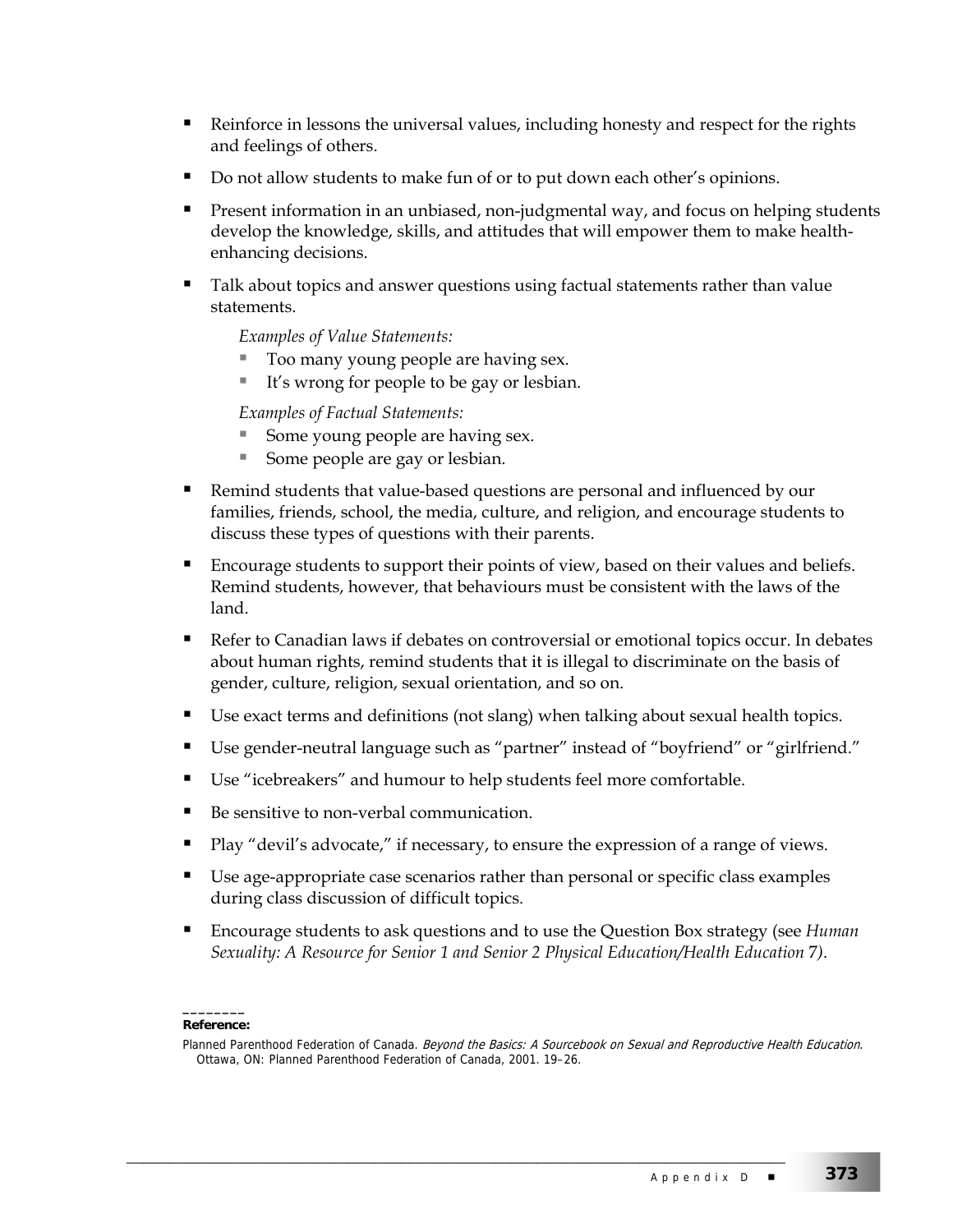# Yearly/Semester Planning

Before developing a yearly plan for Grades 11 and 12, decisions regarding the type of delivery model (i.e., percentage of IN-class and OUT-of-class time) to be used by the school must be determined. These decisions will determine the organization, pace, and focus of curriculum instruction. From here, preparation involves long-term planning (yearly/semester), which includes assessment and reporting procedures, and short-term planning (unit, lesson).

#### **NOTE**

These suggestions for yearly/semester planning were written for an IN-class delivery model. Some of the information may not apply to the OUT-of-class delivery model.

A yearly/semester plan outlines the learning activities through which a student can achieve the general and specific learning outcomes. Yearly/semester planning provides direction and learning targets; however, it also needs to be flexible, allowing for adjustments in response to student learning requirements and/or other curricular demands. The learning activities can be organized in a variety of ways (e.g., by general learning outcomes, modules, physical activity categories, game themes) to ensure that all student learning outcomes are addressed within the year/semester.

In developing a yearly/semester plan, consider the following suggestions:

- Determine the number of classes for each group of students for the year/semester for PE and/or HE based on days per cycle, week, month, and/or term, considering the number of days for holidays, in-service sessions, or other commitments.
- Determine available resources (e.g., equipment, facilities in the school and community, teacher expertise, books, software, student materials, visual aids).
- Establish time blocks (number of classes) and schedule units/modules/themes for achieving the student learning outcomes for each grade with respect to reporting periods.
- Choose an organizer to ensure that all learning outcomes are addressed within the year/semester. (For samples of yearly planning tools, refer to Planning Tools for Kindergarten to Grade 10 at the following website: <www.edu.gov.mb.ca/k12/cur/physhlth/planning.html>).

Evaluation and reporting procedures are determined locally and are an important aspect of overall and yearly/semester planning. Plans include information about reporting periods, expectations, performance criteria, and a grading system or code that shows student progress and achievement in PE/HE.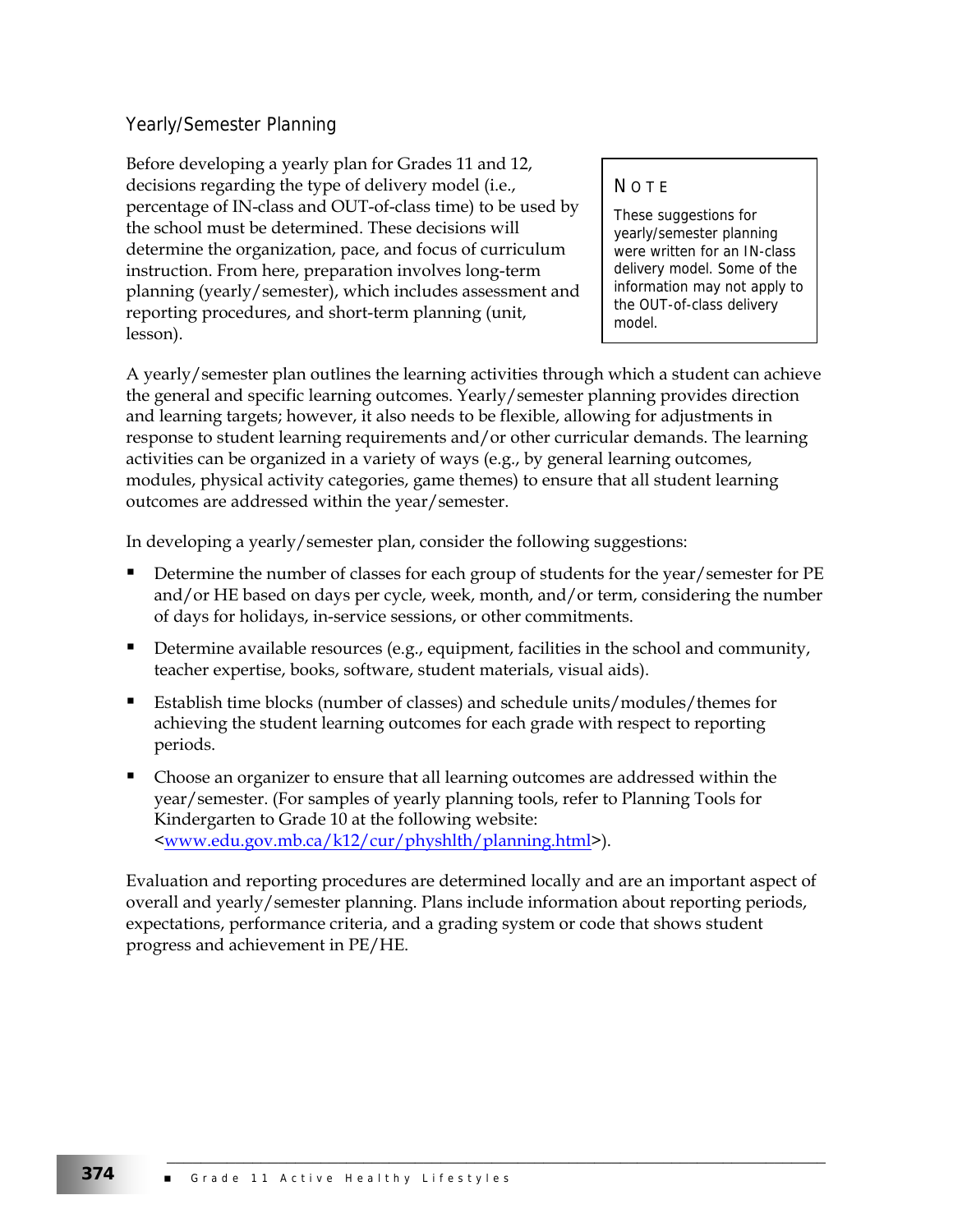In developing an evaluation/reporting plan for PE/HE, take into account the following considerations:

- Obtain information related to when reporting to parents occurs and what grading system or code the school uses.
- Develop personal timelines for preparing report-card information.
- Establish with other staff how PE/HE should be reported (e.g., procedures for sharing information where more than one teacher delivers and assesses the curriculum).
- Determine how this information will be communicated to students and parents on an ongoing basis.
- Determine components of the reporting system (e.g., knowledge, skills, and attitudes for each of the general learning outcomes).

# Unit Planning

A unit plan combines various learning/teaching strategies to address one or more general or specific learning outcomes, strands, sub-strands, skills, themes, topics, or physical activity categories. A well-planned unit shows evidence of an integrated approach and curricular connections.

Consider the following suggestions for unit planning:

- Develop a plan with the end in mind (i.e., "How will we know whether the student has achieved the desired results?" "What evidence would clearly show that the student knows and is able to do what is required?").
- **Examine specific learning outcomes for each grade and choose groups of learning** outcomes that connect and can be assessed in one or two culminating activities or performance tasks.
- Determine the overarching "essential questions" that capture the essence of what students will learn based on clusters of learning outcomes.
- Identify corresponding performance criteria, learning/teaching strategies, and helpful learning resources that support an integrated and comprehensive programming approach.
- Choose learning/teaching strategies that are developmentally appropriate and promote active and interactive learning.
- Keep programming balanced by choosing a variety of learning activities (see Physical Activity Categories in Appendix G: Common Planning Tools and Forms) and a variety of strategies for differentiating instruction.
- Identify ways to integrate with other subject areas and make curricular connections where possible.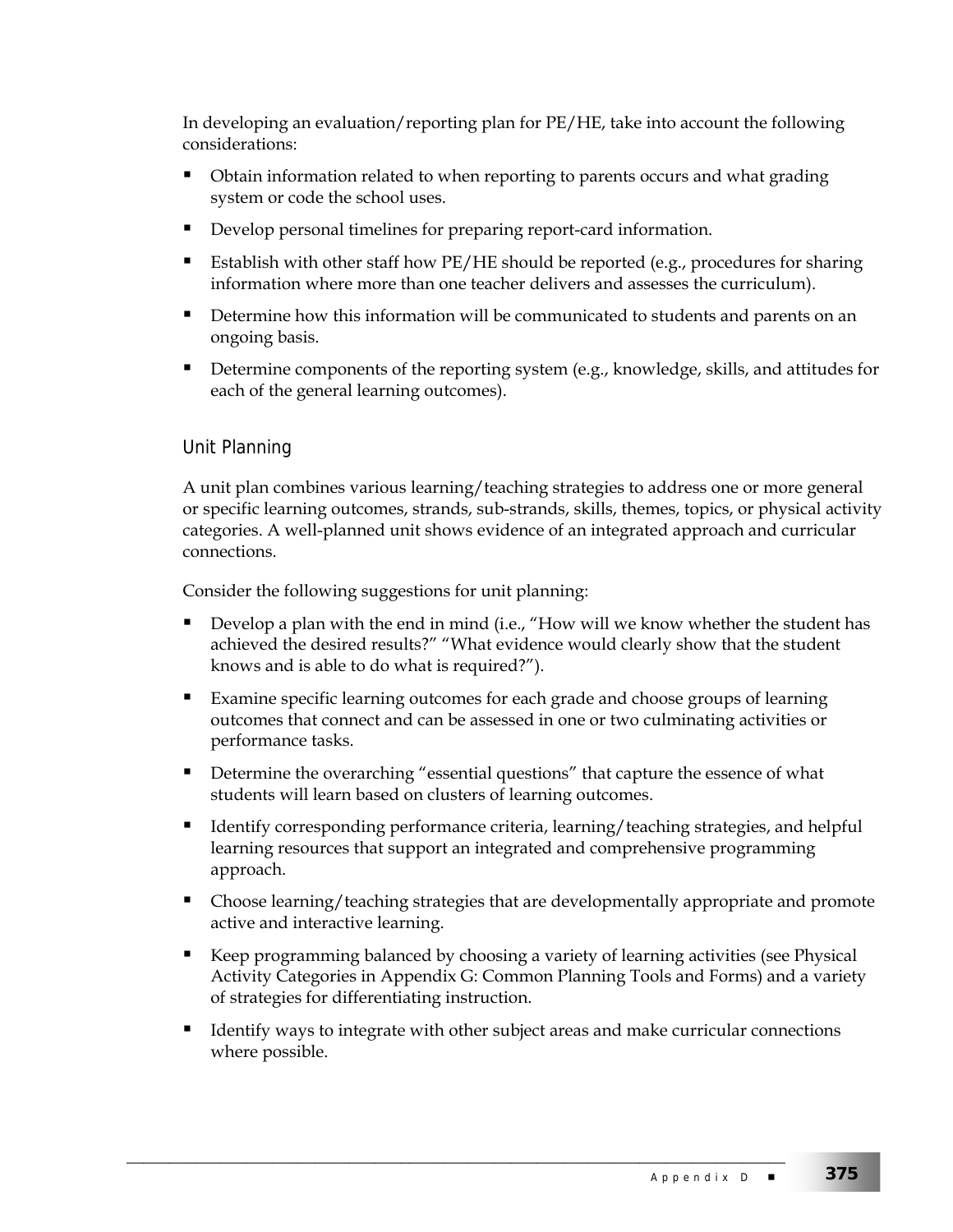# Lesson Planning

In planning individual lessons, consider the following suggestions:

- Identify general and specific learning outcome(s) to be addressed.
- Identify student learning requirements.
- Choose learning/teaching strategies that require students to activate, acquire, and apply knowledge, skills, and attitudes.
- **Assess the space/facility and equipment required for the lesson and check in advance** for safety factors and adequate supplies.
- Plan class organization and formation changes so that transitions do not waste time.
- Establish key words or cues that contribute to the development of student understanding.
- Identify ways to make curricular connections across the general learning outcomes and with other subject areas.
- I dentify assessment strategies and tools that will be used to determine the rate and extent of learning for each student.
- Include challenges, modifications, adaptations, or accommodations for students with exceptional learning needs, talents, or skills, based on student profiles as determined by the team.

A sample Grades 11 and 12 Lesson Planner template is available in Appendix G: Common Planning Tools and Forms. Also refer to the online Planning Tools for Kindergarten to Grade 10 at <www.edu.gov.mb.ca/k12/cur/physhlth/planning.html>.

# **Part B: Planning for Assessment**

Assessment involves collecting information or data on student performance in relation to the learning outcomes to assist with future planning and communicating student progress and achievement. Teachers are encouraged to involve students in the process and ensure that they are familiar with the performance expectations and assessment criteria.

The following planning steps for designing or planning assessment strategies are outlined in the *Framework* (see Appendix A: Assessment, Evaluation, and Reporting, 196):

- Identify what the student should know, be able to do, and value (i.e., choose a specific learning outcome or a cluster of outcomes and/or attitude indicators to be assessed).
- Identify the expected performance or product and its elements (i.e., What are its key characteristics?).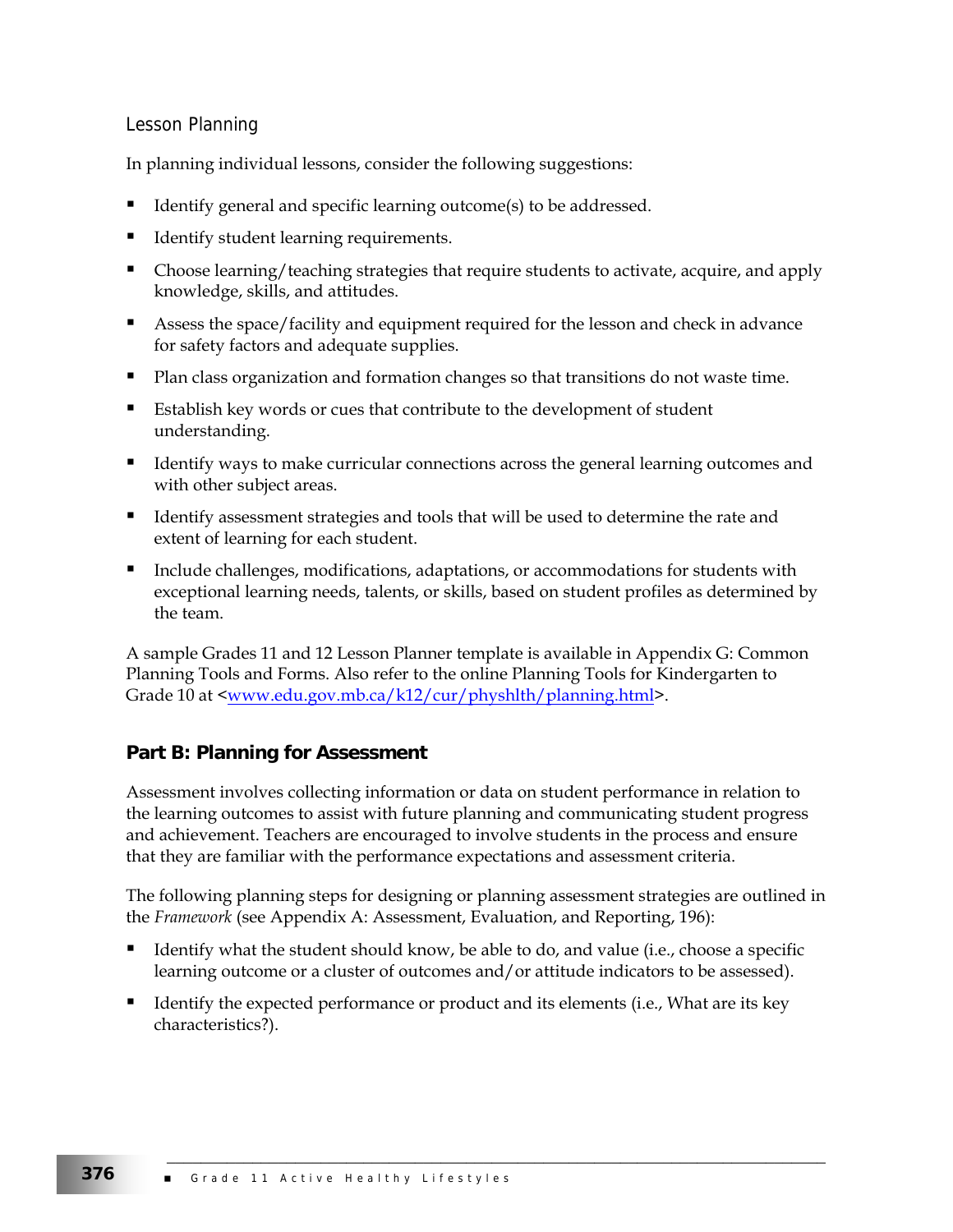- Identify the criteria/performance descriptors that will help determine how well the student has achieved the specific learning outcome(s) (i.e., How will you know the student has achieved the outcome?).
- Select an assessment method or tool for collecting information related to the specific learning outcome(s) (e.g., performance assessment task, authentic assessment, anecdotal records, checklists, rating scales, rubrics).
- Select a learning experience best suited to observe and measure achievement (e.g., game, learning log, portfolio, research project).
- Decide who will assess the performance (e.g., teacher, peer, student, others).
- Decide on implementation strategies, considering relevant factors (i.e., the time the learning activities take, class organization, documentation method).
- Decide how this information will be used (i.e., formative, summative, diagnostic) and who the target audience will be (e.g., student, teacher, parent, administrator, general public).

For additional information related to Grade 11 assessment and reporting, see Overview of Grade 11 Active Healthy Lifestyles. Also see Appendix F: Sample Assessment Tools and Checklists.

# **Part C: Additional Planning**

The following are further suggestions for consideration in planning the implementation of PE and/or HE (Tenoschok 32):

- Develop an *Emergency Plan* for situations such as a fire or an unexpected illness/accident involving self or others. Include information such as location of fire exits, class lists, class leaders' names, safety rules, class organization and management routines, and lesson plans for a substitute for unexpected absence due to illness or an emergency.
- Establish a *Medical Procedure Plan* that includes a process for obtaining student medical information (e.g., a student's individual health care plan) on an ongoing basis; procedures and alternative strategies for students who need to be excused from participating due to illness or injury; medical procedures to be used in case of an injury or accident.
- **Develop** *Alternative Lesson Plans* in situations when the weather may prevent the class from going outdoors or when the gymnasium is used for another event.
- Develop with school staff an *Individual Education Plan* for students with exceptional learning needs and make modifications, adaptations, and accommodations where necessary. (See Planning for Students with Exceptional Learning Needs earlier in this appendix. Also see Appendix C: Programming for Students with Special Needs in *Senior 1 and Senior 2 Physical Education/Health Education*.)